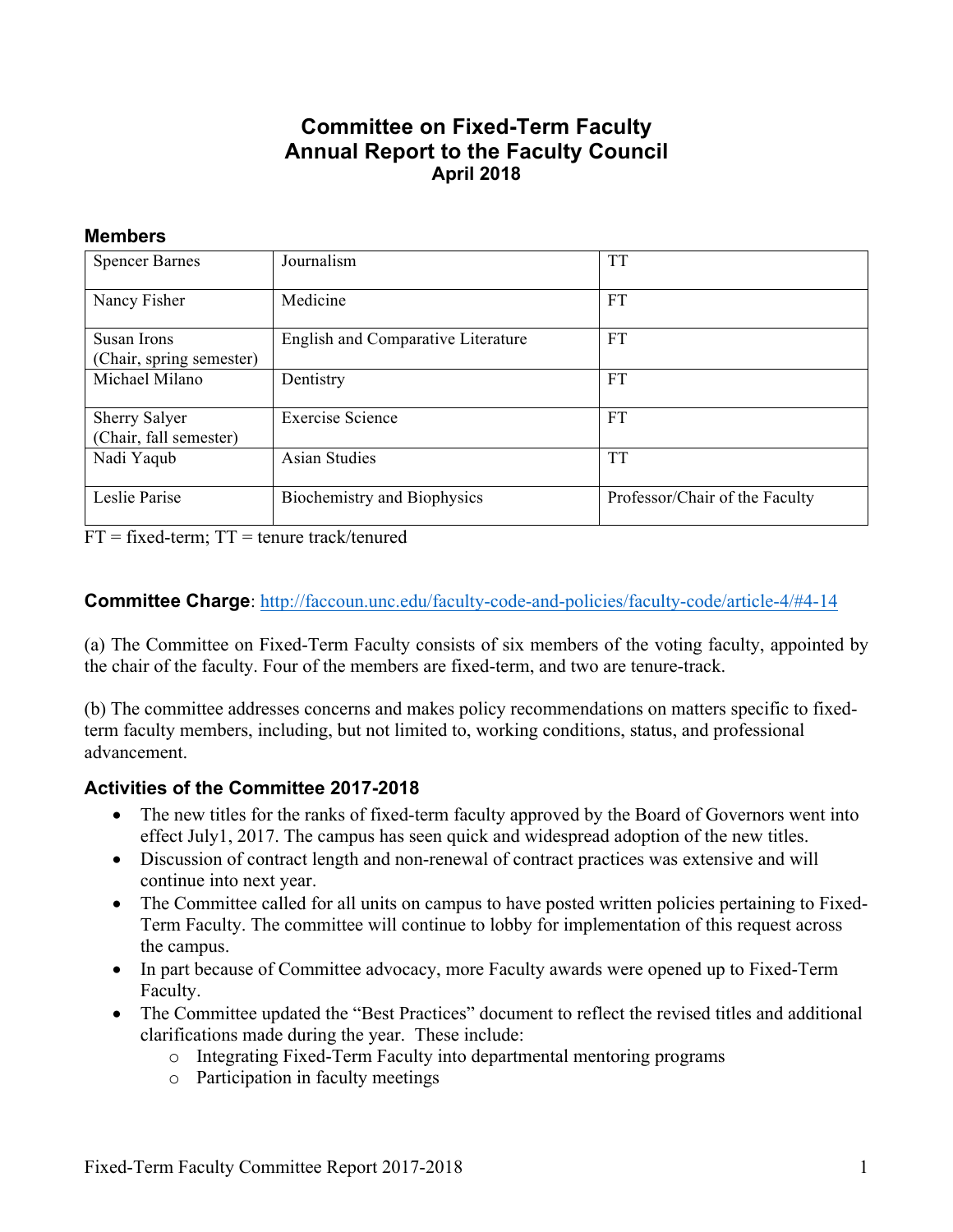- o Voting privileges that include the opportunity to vote on all issues except personnel issues of tenure and promotion above the person's own rank. In most cases, Fixed-Term Faculty members do vote on new hires in the department.
- o Listing of names in University academic catalogs, faculty building directories, and departmental websites consistent with school policy
- o Inclusion in all routine departmental and university mailings
- o Inclusion in curriculum discussions
- o Consideration for leadership development opportunities and service within the department

The Best Practices are appended below.

## **Designated Agenda Items for 2018-2019**

- Continue to address issues of contract length and non-renewal policies
- Continue to promote the use of the Best Practices across campus
- Follow up on efforts to have all units on campus post written policies concerning Fixed-Term Faculty
- Examine the practices associated with Adjunct Faculty
- Examine the practices associated with part-time Fixed-Term Faculty

# **Best Practices to Ensure the Success of Fixed-Term Faculty UNC-Chapel Hill**

### *Updated March 2018*

The Committee on Fixed-Term Faculty recommends the following "best practices" for the employment and professional support of full-time Fixed-Term Faculty at UNC-Chapel Hill. These recommendations come from an extensive survey of UNC Fixed-Term Faculty as well as practices from other universities.

- 1. **FIXED-TERM TITLES AND RANKS.** The Board of Governors approved the following use of titles and progressive ranks for fixed-term faculty as of July 1, 2017. **Teaching Assistant Professor** (replaces Lecturer in some units) **Teaching Associate Professor** (replaces Senior Lecturer in some units) **Teaching Professor** (the same as previously recommended)
- 2. **LENGTH OF CONTRACT** When an appointment for fixed-term fills an ongoing role in the appointing unit's academic program, employment contracts should be longer than one year. Thus, except in unusual circumstances, the following guidelines will be observed.

| <b>Years of Service to the University</b>   | <b>Contract Length</b> |
|---------------------------------------------|------------------------|
| < 1 year                                    | 1 year                 |
| $1 - 5$ years                               | 3 years                |
| > 5 years or Associate/Full Professor level | 5 years                |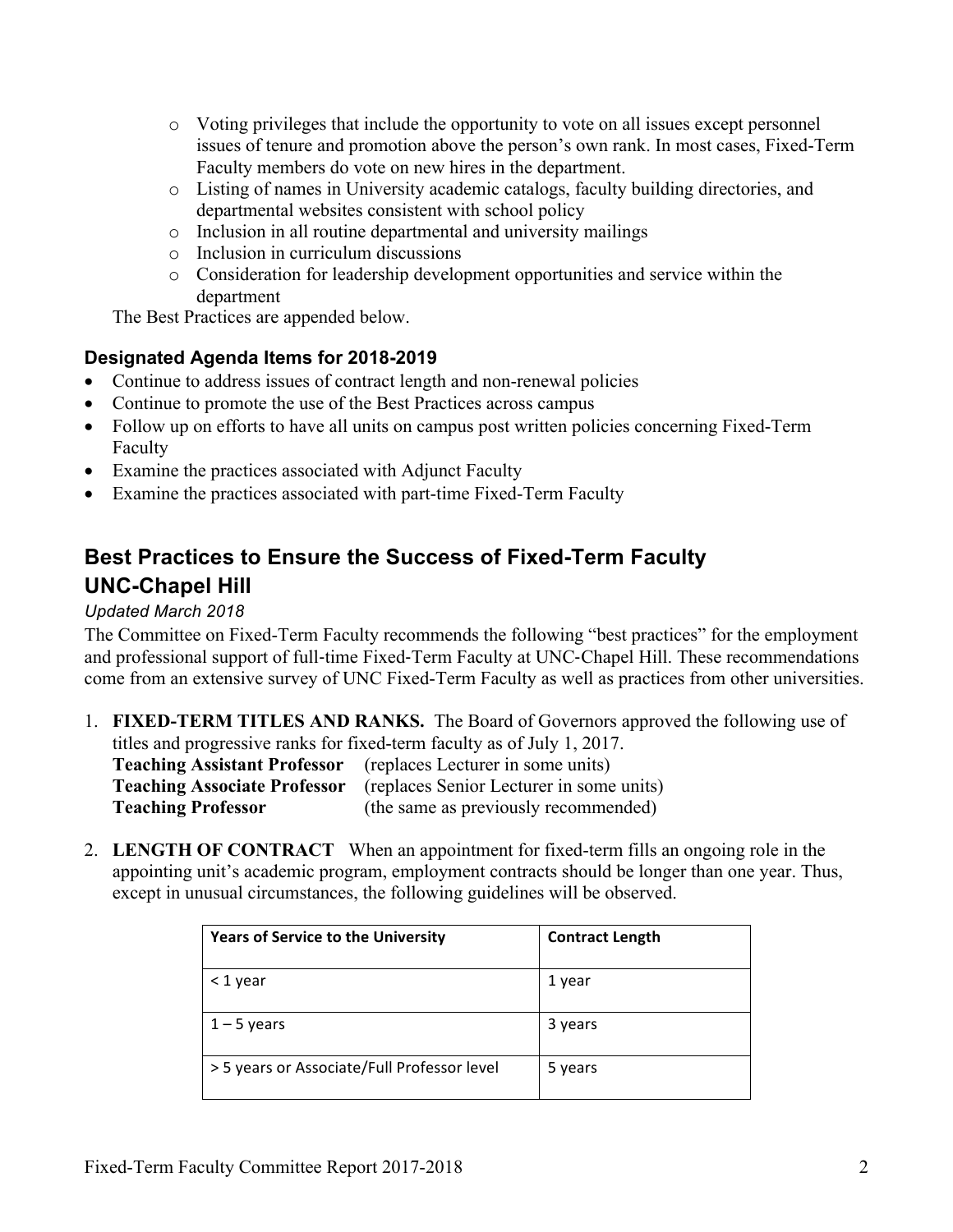**Note:** The College of Arts and Sciences has adopted a policy of recommended contract length based upon rank.

Assistant Teaching Professor 1-3 years Associate Teaching Professor 3 years Teaching Professor 5 years

- 3. **NON-RENEWAL NOTICE** Decisions not to renew the appointments of Fixed-Term Faculty will be made with adequate notice, at least six months prior to the end of the first year's appointment. Except in cases of urgent financial contingency, notice in advance of nonrenewal will progressively increase to twelve months. Individuals with appointments that fill an ongoing role in the unit whose contracts are not to be renewed should have access to an expedited process of review, so that a final decision is made in a timely and responsible manner.
- 4. **CLEAR PROFESSIONAL PROGRESSION** Academic units should have a clear career ladder system for full-time (>75% FTE) fixed-term positions, and appointments should be made with predictable ranks and titles. This document will be updated and revised every five years. Criteria should include responsibilities for teaching, service, and scholarship (e.g., scholarship of education, scholarship of application, scholarship of discovery).
- 5. **COMMUNICATION** Standards and criteria for reappointment and progression in rank will be written and widely distributed to both full-time Fixed-Term Faculty and those who perform the evaluations and make recommendations and decisions. The process of reappointment will be communicated to individuals who are offered a fixed-term appointment. At the point of inception, it will be made clear if a career ladder system is in place in the unit and whether or not its benefits might extend to the position. Individuals under consideration for reappointment will be given an opportunity to prepare evaluation dossiers and make a case for their continued participation in the appointing unit's academic program.
- **6. CAREER DEVELOPMENT RESOURCES AND OPPORTUNITIES** Fixed-Term Faculty members will be formally mentored as part of the Departmental Mentoring Program and should receive regular feedback (at minimum yearly) on their performance, as well as the support necessary to advance their careers. They should be supported, including access to training, competitive leaves, internal grants and awards, and travel funds.
- 7. **INCLUSION** When they have met the criteria for faculty voting rights as specified in the *Faculty Code of University Government*, Fixed-Term Faculty should be fully integrated into their departments and into departmental governance. This inclusion includes, but is not limited to, the following items.
	- Participation in faculty meetings
	- Voting privileges that include the opportunity to vote on all issues except personnel issues of tenure and promotion above the person's own rank. In most cases, Fixed-Term Faculty members do vote on new hires in the department.
	- Listing of names in University academic catalogs, faculty building directories, and departmental websites, as consistent with school policies
	- Inclusion in all routine departmental and university mailings
	- Inclusion in curriculum discussions
	- Consideration for leadership development opportunities and service within the department